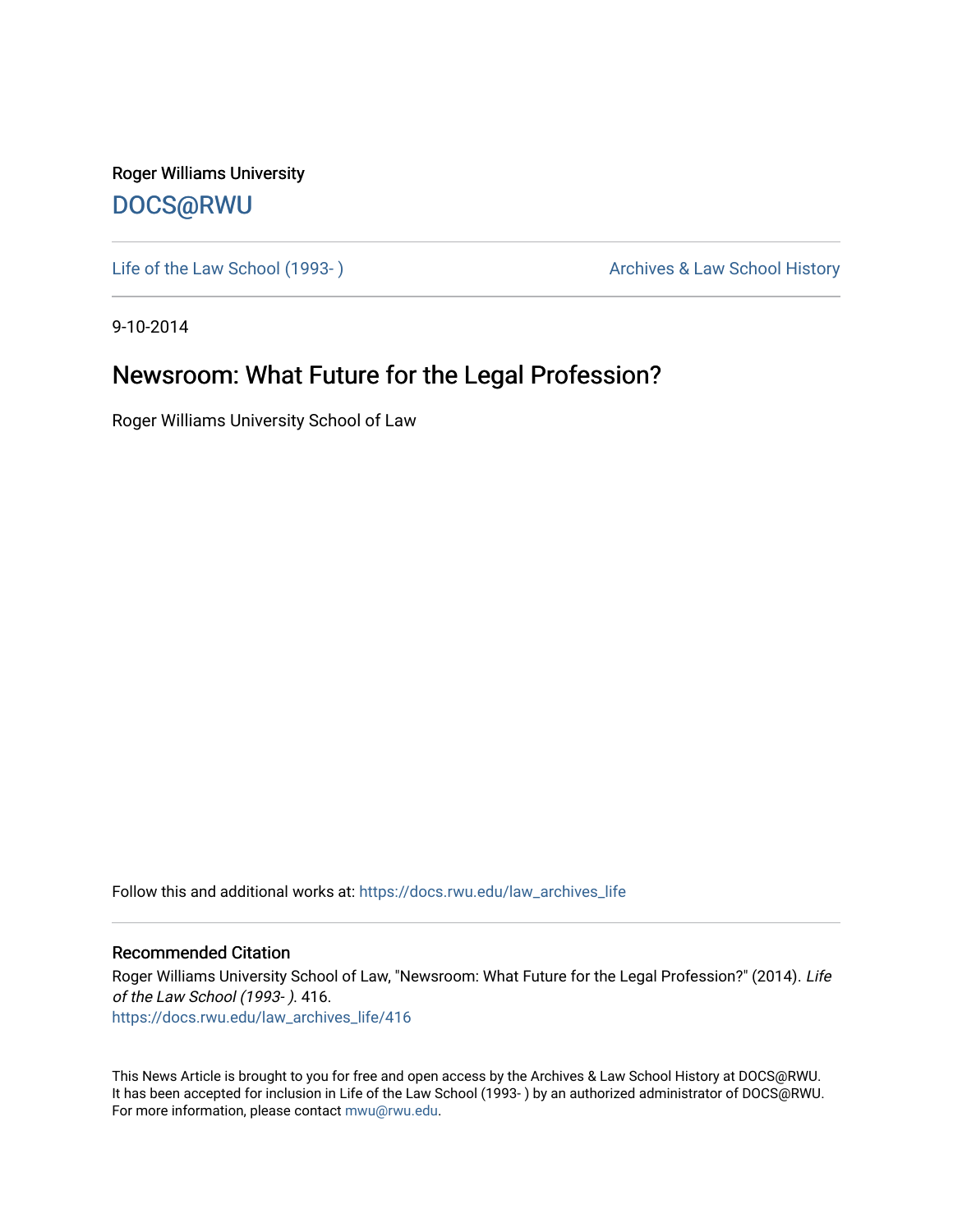## **Newsroom**

## What Future for the Legal Profession?

Disruptive changes are transforming the legal marketplace and profession. Lawyers who aren't prepared will be left behind. Are you ready for the challenge?



Disruptive changes in the market for legal services are

transforming the profession, and lawyers who aren't prepared will be left behind.

That's the frightening – yet hopeful – message of lawyer, author and management consultant Gerry Riskin, who will deliver the Third Annual Professor Anthony J. Santoro Business Law Lecture, "The Business of Law: Disruptions in the Market for Legal Services." The event will be presented by Roger Williams University School of Law at the Omni Hotel in Providence, on Thursday, September 18, 2014, at 5:00 p.m. Admission is free of charge.

"In 10 years, UPL – the unlicensed practice of law – will be a dead letter," Riskin predicts. Meanwhile technology threatens to minimize or bypass lawyers and deliver legal services directly to clients. The emergence of "Big Data" is opening the possibility of predictive algorithms that can estimate the likelihood of litigation success before a single document is filed, and "e-discovery" programs are poised to take still more lucrative work away from lawyers